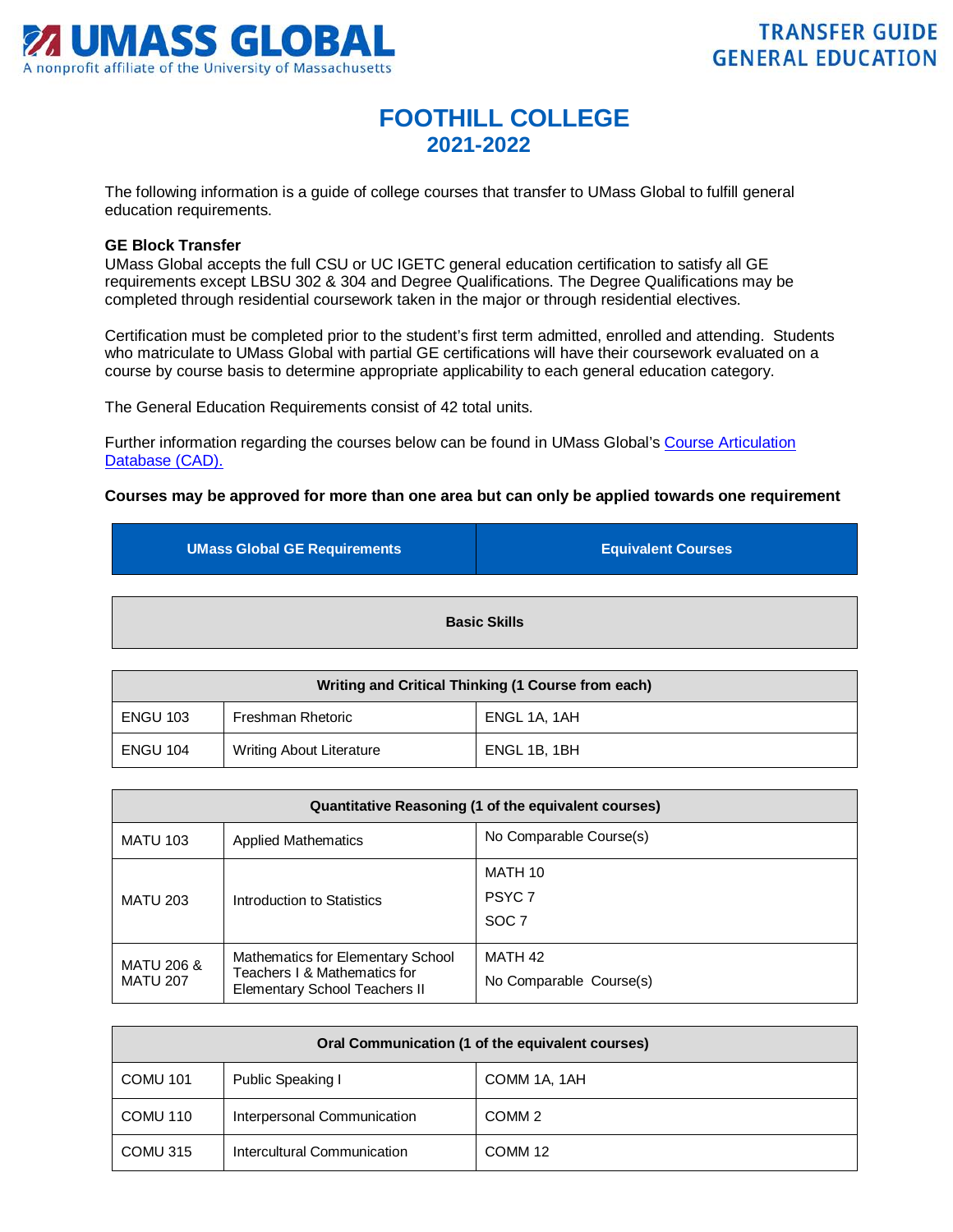| Oral Communication (1 of the equivalent courses) |                              |         |
|--------------------------------------------------|------------------------------|---------|
| COMU 410                                         | Organizational Communication | COMM 55 |

## **Breadth Requirements**

| Humanities (3 courses from 3 different areas totaling 9 credits)                                       |                                                                                                                                                                                                                                                                                           |  |
|--------------------------------------------------------------------------------------------------------|-------------------------------------------------------------------------------------------------------------------------------------------------------------------------------------------------------------------------------------------------------------------------------------------|--|
| <b>Communications</b><br>Subject Codes: COMU                                                           | COMM 1A, 1AH, 1B, 1BH, 2, 3, 4, 5, 10, 12, 55                                                                                                                                                                                                                                             |  |
| <b>English</b><br>Subject Codes: ENGU                                                                  | ENGL 5, 7, 8, 11, 11H, 12, 14, 16, 17, 18B, 22, 24, 27G,<br>31, 34C, 37, 38, 40, 41, 43A, 43AH, 43B, 43BH, 45A,<br>45AH, 45B, 45BH, 47A, 47AH, 47B, 49<br>CRWR 6, 25A, 39A, 39B, 41A, 41B                                                                                                 |  |
| <b>Fine Arts</b><br>Subject Codes: ARTU, MUSU, THDU, FAUU, FTVU<br>Must be 2 semester units or greater | ART 1, 2A, 2AH, 2B, 2BH, 2C, 2E, 2F, 2J, 3<br>MDIA 1, 1H, 1A, 2A, 2B, 2C, 3, 4, 5, 6, 7, 8A, 11, 11H,<br>12, 13<br>MUS 1, 2A, 2AH, 2B, 2BH, 2C, 2CH, 2D, 2F, 7, 7D, 7F, 8,<br>8H, 9A, 9B, 10, 11A, 11B, 11D, 11E, 11F<br>PHOT 5, 8, 8H, 10, 10H, 11, 11H<br>THTR 1, 2A, 2B, 2F, 7, 8, 20A |  |
| <b>Foreign Language</b><br>Subject Codes: FLUU, SPNU, GERU, FRNU                                       | JAPN 1, 2, 3, 4, 5, 6, 13A, 13B, 14A, 14B<br>SPAN 1, 2, 3, 4, 5, 6, 13A, 13B, 14B, 25A, 25B                                                                                                                                                                                               |  |
| <b>Humanities</b><br>Subject Codes: HUMU                                                               | HUMN 1, 1H, 2, 3, 3H, 4, 4H, 5, 5H, 6, 7, 7H, 8, 9                                                                                                                                                                                                                                        |  |
| <b>Liberal Studies</b><br><b>Subject Codes: LBSU</b><br>Excludes LBSU 300                              | No Comparable Course(s)                                                                                                                                                                                                                                                                   |  |
| Philosophy<br>Subject Codes: PHLU                                                                      | PHIL 1, 2, 4, 7, 8, 11, 12, 20A, 20B                                                                                                                                                                                                                                                      |  |
| <b>Religious Studies</b><br>Subject Codes: RELU                                                        | ANTH <sub>5</sub><br>PHIL 24, 25                                                                                                                                                                                                                                                          |  |

| Natural Sciences (2 courses, totaling 6 credits)                                                                                |                                                                                                                                                                                                                      |  |
|---------------------------------------------------------------------------------------------------------------------------------|----------------------------------------------------------------------------------------------------------------------------------------------------------------------------------------------------------------------|--|
| <b>Natural Science</b><br>Lab credit is not required.<br>Subject Codes: BIOU, CHMU, ESCU, FSNU, LPSU,<br>LSCU, NSCU, PSCU, PHYU | ANTH 1, 1H,<br>ASTR 10A, 10B, 10BH<br>BIOL 1A, 1B, 1C, 1D, 8, 9, 10, 12, 13, 14, 15, 40A, 40B,<br>40C, 41, 45, 300<br>CHEM 1A, 1AH, 1B, 1BH, 1C, 9, 12A, 12B, 12C, 25, 30A,<br>30 <sub>B</sub><br>GEOG 1, 11, 12, 20 |  |
|                                                                                                                                 | PHYS 2A, 2B, 2C, 4A, 4B, 4C, 6, 12, 12H                                                                                                                                                                              |  |